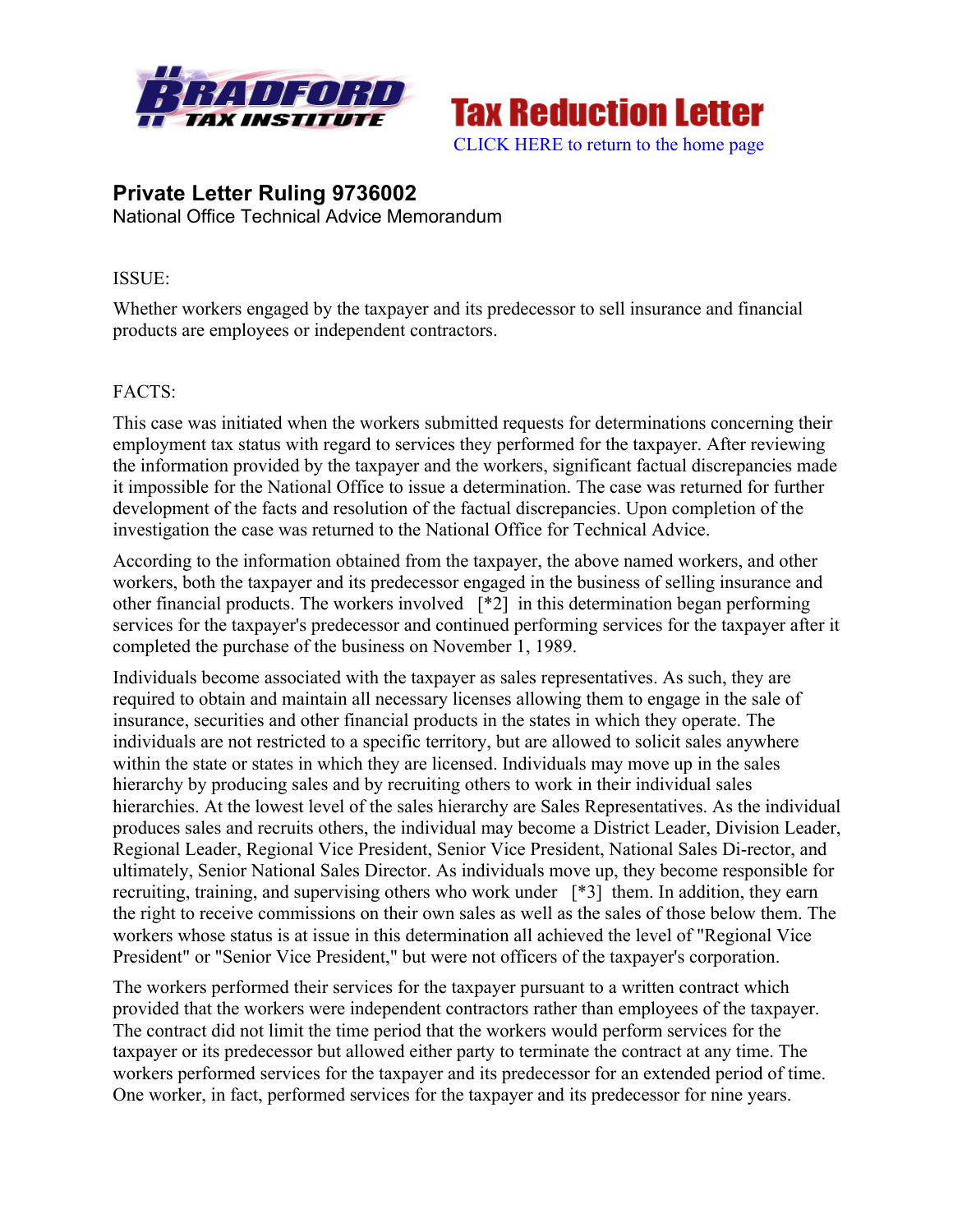The terms of the contract required the workers to perform their services for the taxpayer on a full-time basis but the contract did not specify the number of hours or the hours of work. In a manual dated April 4, 1994, that the taxpayer provided to the workers, the taxpayer specifically stated that full-time "does not mean you [\*4] must spend a set number or hours a day or week or keep any regularly scheduled hours." The workers were free to determine when and for how long they performed their services for the taxpayer. They were required to maintain a minimum level of sales and a minimum number of individuals in their sales hierarchy to remain in their position. The workers were prohibited from performing services of any nature for any other company and were specifically prohibited from performing similar services for other firms including firms engaged in multi-level marketing of unrelated products.

The workers stated that they received product training as well as extensive training in sales techniques from the taxpayer and its predecessor on an on-going basis and that the training was mandatory. The workers also stated that they received detailed instructions from the taxpayer and its predecessor concerning the performance of their services and that they were required to adhere to the instructions. However, other workers, who were interviewed by the District Director's office in the course of its investigation, stated that instructions provided by the taxpayer were not detailed and that they were not required [\*5] to follow instructions provided by the taxpayer. The taxpayer stated that it provided only optional product training and that it did not instruct the workers on how to perform their services but offered "suggestions" that the workers were not obligated to adhere to. In addition, the documentation, including training materials and other documents provided by the workers, indicates that training and instructions provided by the taxpayer were intended to insure that the workers complied with all the federal, state and local laws, regulations and rules governing the sale of insurance, securities and financial products. No information could be obtained from the taxpayer's predecessor concerning training and instructions it provided the workers. However, the documents provided by the workers indicate that the taxpayer's predecessor placed a greater emphasis on training and instructions than does the taxpayer.

The workers claim that the taxpayer and its predecessor exercised a significant degree of direction and control over their day to day business activities. However, the taxpayer contends that it asserted no such control over the day to day activities of the workers. Information obtained [\*6] by the district in the course of its investigation indicates that the workers were free from direction and control in their day to day activities.

The workers were required by both the taxpayer and its predecessor to maintain an office outside their home and to pay all the expenses associated with maintaining and operating their office. In addition to their business expenses, the workers were liable for any amounts owed to the taxpayer by themselves or any other individuals below them in their sales hierarchy. The workers were paid on a commission basis, earning commissions on their own sales as well as the sales of individuals within each worker's sales hierarchy. The workers were not guaranteed a minimum level of compensation. Any amounts owed to the taxpayer by the workers or any individuals in their sales hierarchy were deducted from the commissions paid to the workers by the taxpayer. The workers have asserted that this method of compensation constituted control and that it was used as a lever to control the day to day activities of the workers. The workers did not receive any employee type benefits such as a pension, health insurance, or paid vacation days.

The taxpayer and its [\*7] predecessor retained the right to terminate the workers for any violations of the contract terms. The workers were free to terminate their relationship with the taxpayer or its predecessor at any time and for any reason. Upon termination, all accounts remained property of the taxpayer rather than property of the worker. The work-ers did not have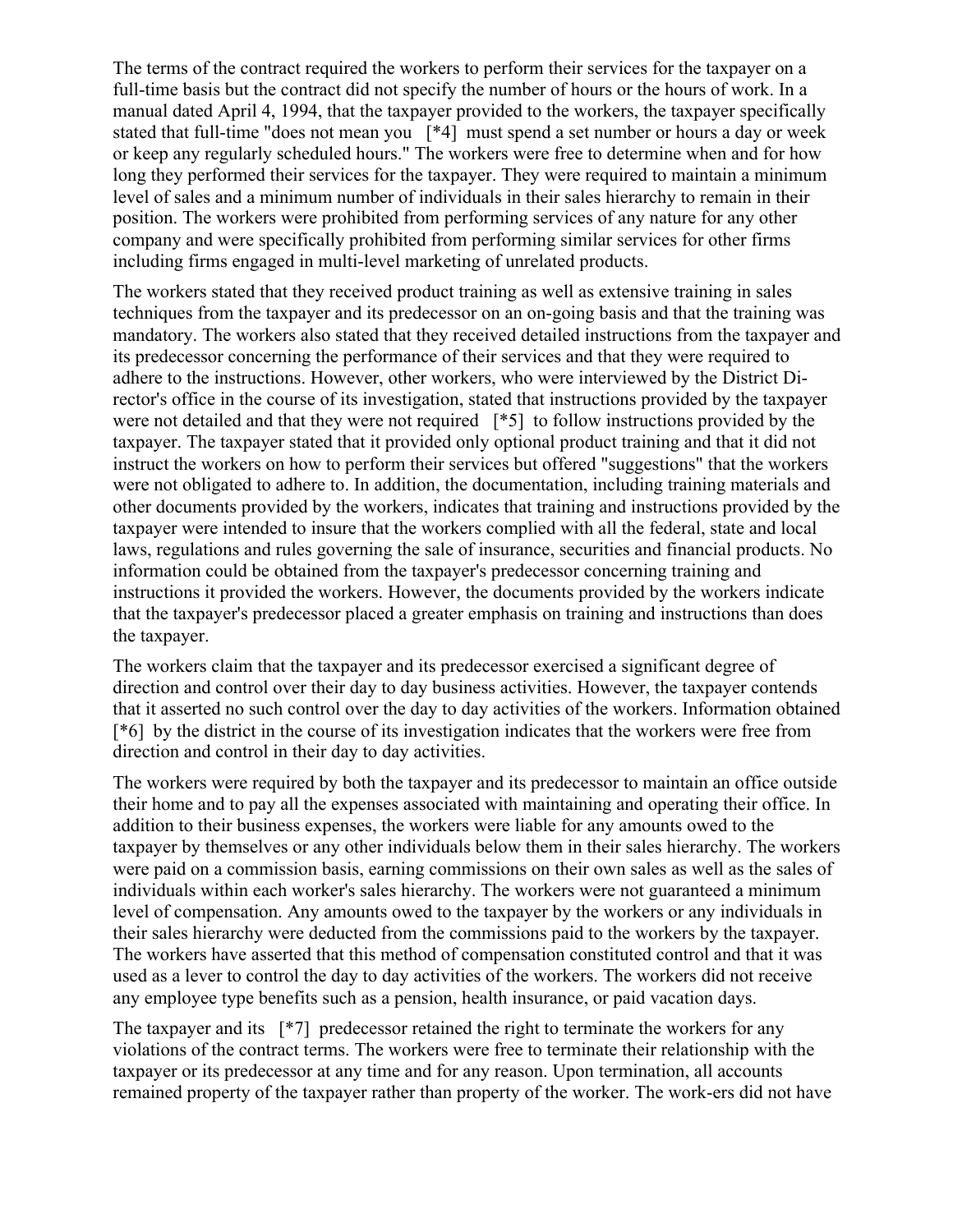a vested interest in their book of business and did not have the right to sell or transfer their business to anyone.

## LAW:

Section 3121(d)(2) of the Internal Revenue Code provides that the term "employee" means any individual who, un-der the usual common law rules applicable in determining the employeremployee relationship, has the status of employee.

The question of whether an individual is an independent contractor or an employee is one of fact to be determined upon consideration of the facts and application of the law and regulations in a particular case. Guides for determining the existence of that status are found in three substantially similar sections of the Employment Tax Regulations; namely, sections 31.3121(d)- 1, 31.3306(i)-1, and 31.3401(c)-1 relating to the Federal Insurance Contributions Act (FICA), the Federal Unemployment Tax Act [\*8] (FUTA), and federal income tax withholding on wages at source, respectively.

Section 31.3121(d)-1(c)(2) of the regulations provides that generally, the relationship of employer and employee exists when the person for whom the services are performed has the right to control and direct the individual who per-forms the services not only as to the results to be accomplished by the work, but also as to the details and means by which the result is accomplished. That is, an employee is subject to the will and control of the employer not only as to what shall be done, but also as to how it shall be done. In this connection, it is not necessary that the employer actually direct or control the manner in which services are performed; it is sufficient if he or she has the right to do so. In general, if an individual is subject to the control or direction of another merely as to the result to be accomplished and not as to the means and methods for accomplishing the result, he is an independent contractor.

In determining whether an individual is an employee or an independent contractor under the common law, all evidence of both control and lack of control or autonomy must be considered. In doing so, [\*9] one must examine the relationship of the worker and the business. Facts which illustrate whether there is a right to direct or control how the worker performs the specific tasks for which he or she is hired, whether there is a right to direct or control how the business aspects of the worker's activities are conducted, and how the parties perceive their relationship provide evidence of the degree of control and autonomy.

Section 31.3121(d)-1(a)(3) of the regulations provides that if the relationship of an employer and employee exists, the designation or description of the parties as anything other than that of employer and employee is immaterial. Thus, if an employer/employee relationship exists, the designation of the employee as a partner, coadventurer, agent, independ-ent contractor must be disregarded.

In Butts v. Commissioner, T.C. Memo 1993-478 [CCH Dec. 49,340(M)], aff'd per curiam, 49 F. 3d 1173 [713] (11th Cir. 1995) [95-1 USTC P50,213], the Court considered the federal employment tax status of an individual en-gaged as an agent to solicit the sale of various insurance products. The agent, Mr. Butts, performed his services for the insurance company, Allstate Insurance Company, [\*10] for more than twenty years under a written contract that described him as an employee of the company. In addition, he received employee benefits and was treated as an employee for federal employment tax withholding and reporting purposes. The contract required that he devote all his business time to selling the company's insurance products and he was required to maintain regular office hours. Mr. Butts was prohibited from selling any other insurance products without the company's prior written approval.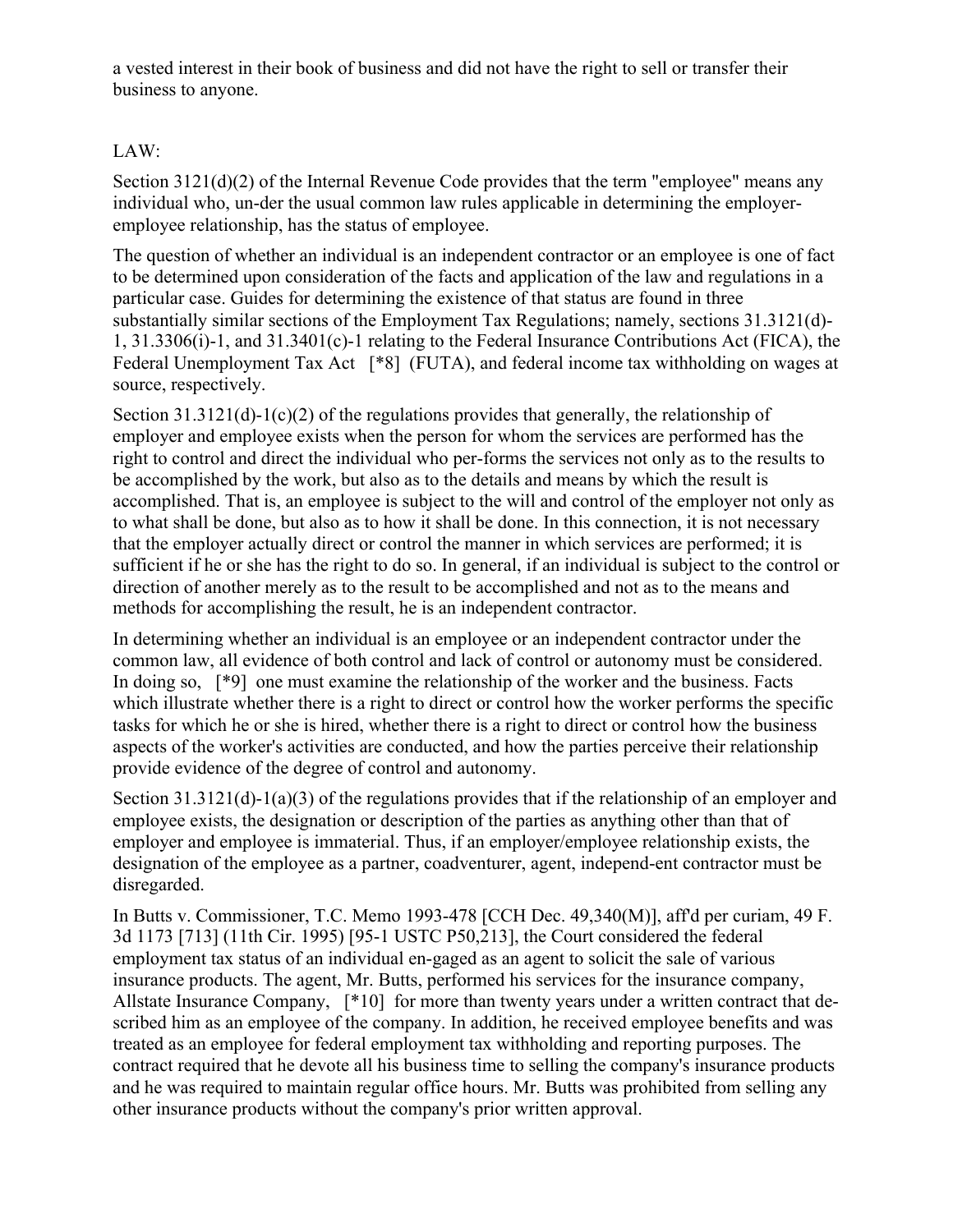Mr. Butts was paid on a commission basis. He was required to remit all premiums collected by him to Allstate, without any deductions regardless of the amount of commissions owed to him. Mr. Butts had no vested interest in the business he produced. All business records remained the property of Allstate. Although he received an office allowance, Allstate was not obligated to pay all his office expenses. In fact, Mr. Butts paid most of his office expenses himself. Allstate provided Mr. Butts with start-up office furniture, which remained the property of Allstate, but Mr. Butts was required to provide all office equipment such as, copiers, fax machines, telephones, etc. Mr. Butts was free [\*11] to hire others to assist him and did, in fact, hire other agents and clerical help. Mr. Butts made all decisions whether to hire anyone to assist him. He interviewed, hired, supervised, and paid all assistants. Allstate reserved the right to approve of anyone hired by Mr. Butts, but only to the extent necessary to insure compliance with laws governing the insurance industry.

Allstate provided Mr. Butts with occasional training and development programs to keep him up to date with chang-es in the insurance industry and to introduce new insurance products. Allstate did not provide any training regarding the manner or method by which Mr. Butts was to perform his services. Mr. Butts generally met twice a year with an All-state manager to review his past year's sales performance, set sales goals for the current year, and to review his progress towards meeting his sales goals. Allstate reserved the right to impose a "work plan" on low producing agents. The pur-pose of the work plan was to provide the low producing agent with ideas on how to improve production and to give the agent an opportunity to achieve his or her sales goals. Allstate retained the right to terminate agents for unacceptable [\*12] sales performance, but only after informing them that their performance was unsatisfactory and giving them the opportunity to bring their sales up to an acceptable level. Allstate did not terminate agents as a result of the method or manner by which the agents performed their services.

The Court, in concluding that Mr. Butts performed his services for Allstate as an independent contractor, found nothing to indicate that Allstate directed and controlled, or had the right to direct and control, the method and means by which Mr. Butts performed his services. In fact, the Court found that it was clear from the record that Mr. Butts operated his own business and that Allstate was concerned only with results, not the manner in which the results were achieved.

In reaching its conclusion, the Court considered a number of factors, several of which are often considered to be indicative of an employment relationship, and others that are generally considered to be indicative of an independent con-tractor relationship. Although Mr. Butts was required to maintain regular office hours, the Court found that this requirement simply reflected Allstate's concerns in providing a high level of customer service [\*13] but was not a man-date that Mr. Butts work certain hours. The Court also found that the training provided by Allstate was designed to in-form agents about new products only, not to dictate how agents were to sell insurance. The requirement that Allstate approve of anyone hired by Mr. Butts was found by the Court to be only for the purpose of complying with State law. And the Court did not find the facts that Mr. Butts had a long-term relationship with Allstate, that he did not have a vested interest in his book of business, that the parties had the right to terminate the relationship at any time, or that Mr. Butts' written agreement with Allstate characterized him as an employee to be significant.

The Court was persuaded to hold that Mr. Butts was an independent contractor based on the high degree of control Mr. Butts exercised over his day to day activities and the fact that Allstate did not have the right to control Mr. Butts' professional behavior. In addition, the fact that he incurred significant business expenses in the performance of his services for Allstate, was paid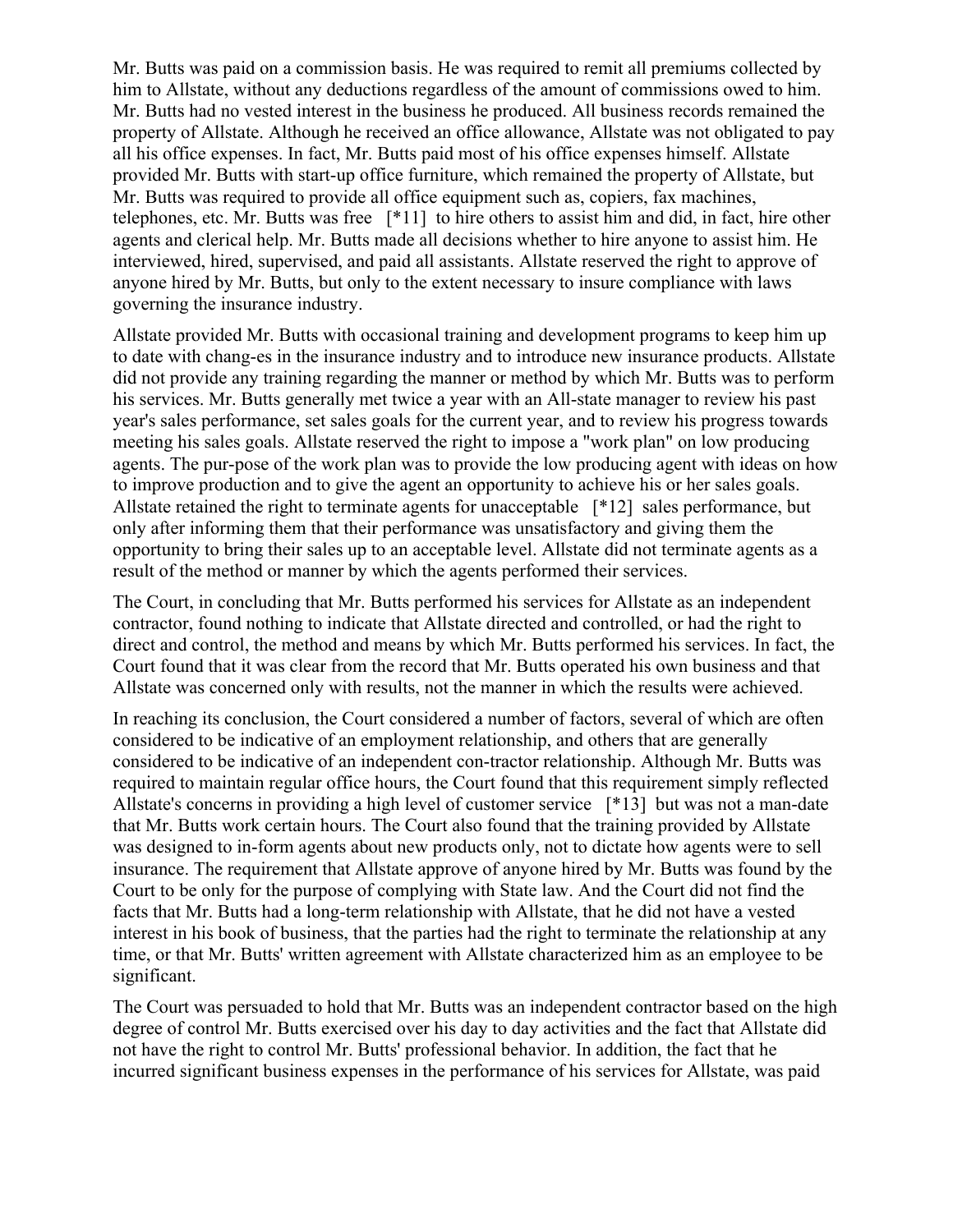strictly on a commission basis, and bore the risk of loss from his business as an insurance agent weighed heavily [\*14] in the Court's decision.

Several courts reached the same conclusion in several other cases. In Smithwick v. Commissioner, T.C. Memo 1993-582 [CCH Dec. 49,457(M)], aff'd per curiam, 49 F. 3d 713 (11th Cir. 1995) [95-1 USTC P50,213]; Ware v. Unit-ed States, 850 F. Supp. 602 [94-1 USTC P50,126], aff'd 1995 U.S. App. LEXIS 28744 (6th Cir., Oct. 16, 1995) [95-2 USTC P50,533]; Mosteirin v. Commissioner, T.C. Memo 1995-367 [CCH Dec. 50,809(M)]; and, Feivor v. Commis-sioner, T.C. Memo 1995-107 [CCH Dec. 50,519(M)] insurance agents engaged in the sale of insurance products were also held to be independent contractors based on the decision in Butts.

### RATIONALE:

The information obtained from the workers and the taxpayer was considered in light of the Butts line of cases applying the common law. As is the case in almost all worker classification cases, some facts point to an employment relationship while other facts indicated independent contractor status. The determination of the workers' status, therefore, rests on the weight given to the factors under the common law, keeping in mind that no one factor is determinative of a worker's status. In weighing the evidence, careful consideration has been [\*15] given to the decisions in Butts, Smithwick, Ware, Mosteirin, and Feivor.

Under the common law, the relationship of employer and employee exists when the person for whom the services are performed has the right to control not only what is done, but how it is done. Evidence of control generally falls into three categories: behavioral controls, financial controls, and relationship of the parties.

Factors which illustrate whether there is a right to control how a worker performs a task include training and instructions. In this case the taxpayer and the workers agree that the workers received training and instructions from the taxpayer and its predecessor. However, the extent and degree of the training is disputed. The workers contend that the training and instructions they received from the taxpayer and its predecessor were intended to control not only what they did, but also how they did it. The taxpayer, on the other hand, contends that the training and instructions consisted of only product training and instructions intended to insure that the workers were in compliance with the myriad of laws and regulations governing the industry. Manuals and documents provided by the workers indicate [\*16] that training and instructions were generally intended to insure compliance with laws and regulations governing the industry. Inter-views with other workers conducted by the District Director's office support that conclusion.

Factors which illustrate whether there is a right to direct and control the financial aspects of the worker's business include significant investment, unreimbursed expenses, making services available to the relevant market, the method of payment, and the opportunity for profit or loss. In this case, as in the Butts line of cases, the parties agree that the workers had a significant investment in their businesses and that they incurred significant expenses operating and maintaining their businesses. Although the workers did not perform similar services for other firms, they were paid on a com-mission basis and assumed the risk of realizing a profit or incurring a loss as a result of their services for the taxpayer.

Factors which illustrate how the parties perceive their relationship include the intent of the parties, as expressed in written contracts; the provision of, or lack of employee benefits; the right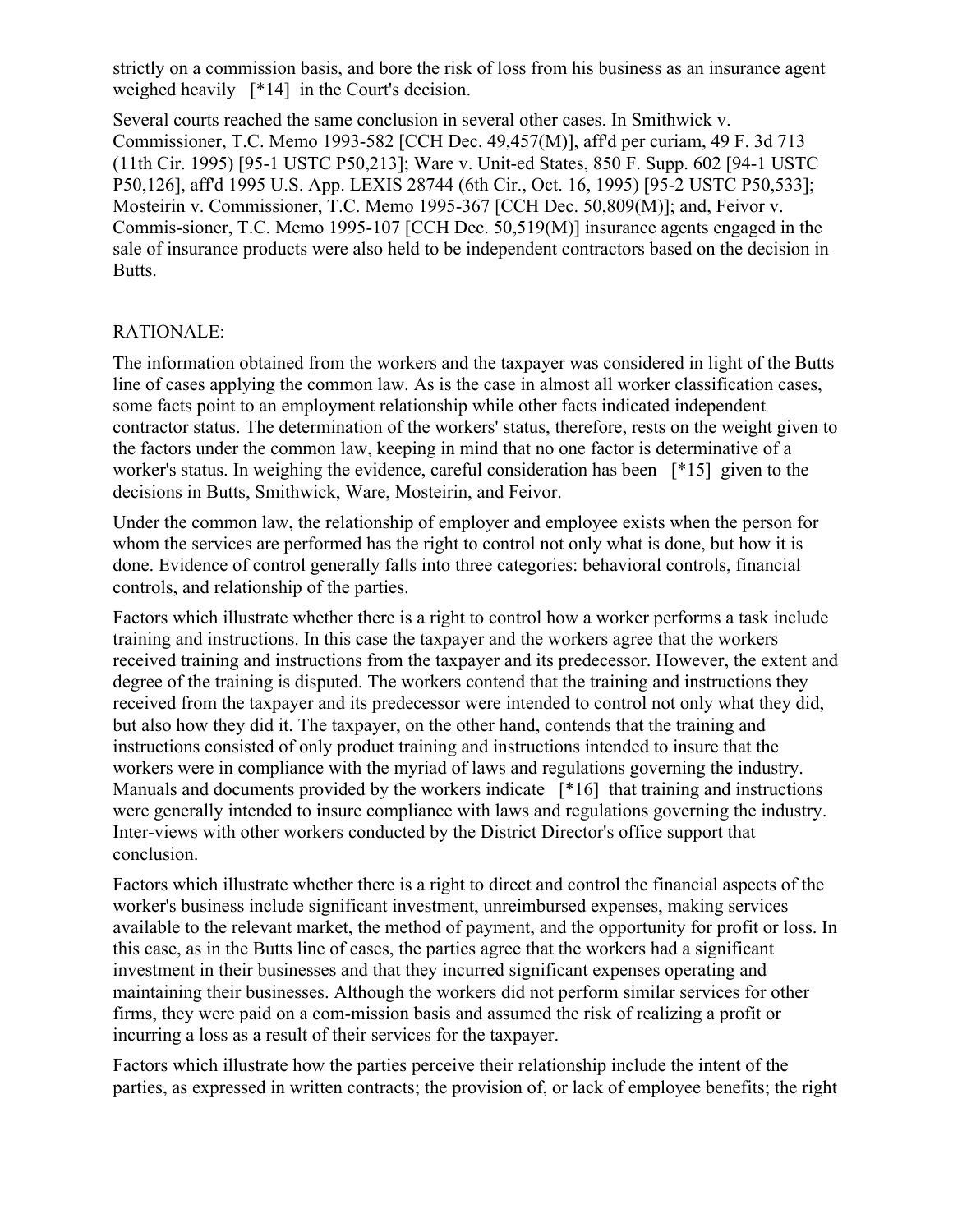of the parties to terminate the relationship; the permanency [\*17] of the relationship; and whether the services performed are part of the service recipients regular business activities.

In this case, in contrast to the Butts line of cases, it is clear that the parties intended to create an independent con-tractor relationship. The workers entered into written contracts designating them as independent contractors. No federal income tax or social security and Medicare taxes were withheld from amounts paid to the workers and no employee-type benefits were provided by the taxpayer. The taxpayer and its predecessor reported the workers' earnings on Form 1099.

The right of a business to discharge its workers is often indicative of an employment relationship. Although the taxpayer retained the right to discharge the workers, it could only do so if their sales performance was not satisfactory, indicating that the taxpayer was only interested in the results to be accomplished and not the manner or method by which the services were performed. Therefore, this factor is not indicative of an employment relationship as either employees or independent contractors may be discharged for failing to accomplish agreed upon results.

The permanency of the relationship is [\*18] another factor to consider. If a business engages a worker with the expectation that the relationship will continue indefinitely, rather than for a specific project or period, this is generally considered evidence of the intent to create an employment relationship. However, a long-term relationship may exist between a business and either an employee or an independent contractor.

Whether the services performed by the workers are part of the regular business of the taxpayer or its predecessor is another factor to consider. In this case, as in the Butts line of cases, the taxpayer is engaged in the sale of insurance and financial products and the workers were engaged to perform sales services. Accordingly, the services performed by the workers are part of the regular business of the taxpayer, an indication (but not a conclusive indication) that an employment relationship may have existed between the taxpayer or its predecessor and the workers.

There are significant similarities between this case and Butts, et al. As in Butts et al., the workers had long-term relationships with the taxpayer and its predecessor. Like Mr. Butts, the workers were required to work full-time selling the taxpayer's [\*19] products but were free to determine their own hours of work. They were also restricted from engaging in other business activities. The workers also received product training from the taxpayer and its predecessor, as Mr. Butts had received from Allstate. Although the taxpayers and the workers disagree as to the extent and degree of the training and instructions provided by the taxpayer and its predecessor, the workers, like Mr. Butts, operated their own businesses and exercised a great deal of control over their own day to day activities.

As in Butts et al., the taxpayer reviewed and evaluated the workers' business and retained the right to terminate the workers if their performance was not satisfactory. The workers in this case, like Mr. Butts and the agents in the other cases, were paid strictly on a commission basis with no guaranteed minimum amount of pay. In addition, the workers in this case had no vested interest in the business they produced, nor did Mr. Butts.

The workers in this case also incurred significant expenses operating and maintaining their offices, as Mr. Butts and the agents in the other cases had. In fact, the workers in this case incurred even greater expenses than [\*20] Mr. Butts. In Butts, Allstate provided Mr. Butts with office furnishings and paid a portion of his operating expenses. In this case, neither the taxpayer or its predecessor provided the workers with any office equipment, furnishings, materials, or supplies, nor did the taxpayer or its predecessor pay any of the workers' operating expenses.